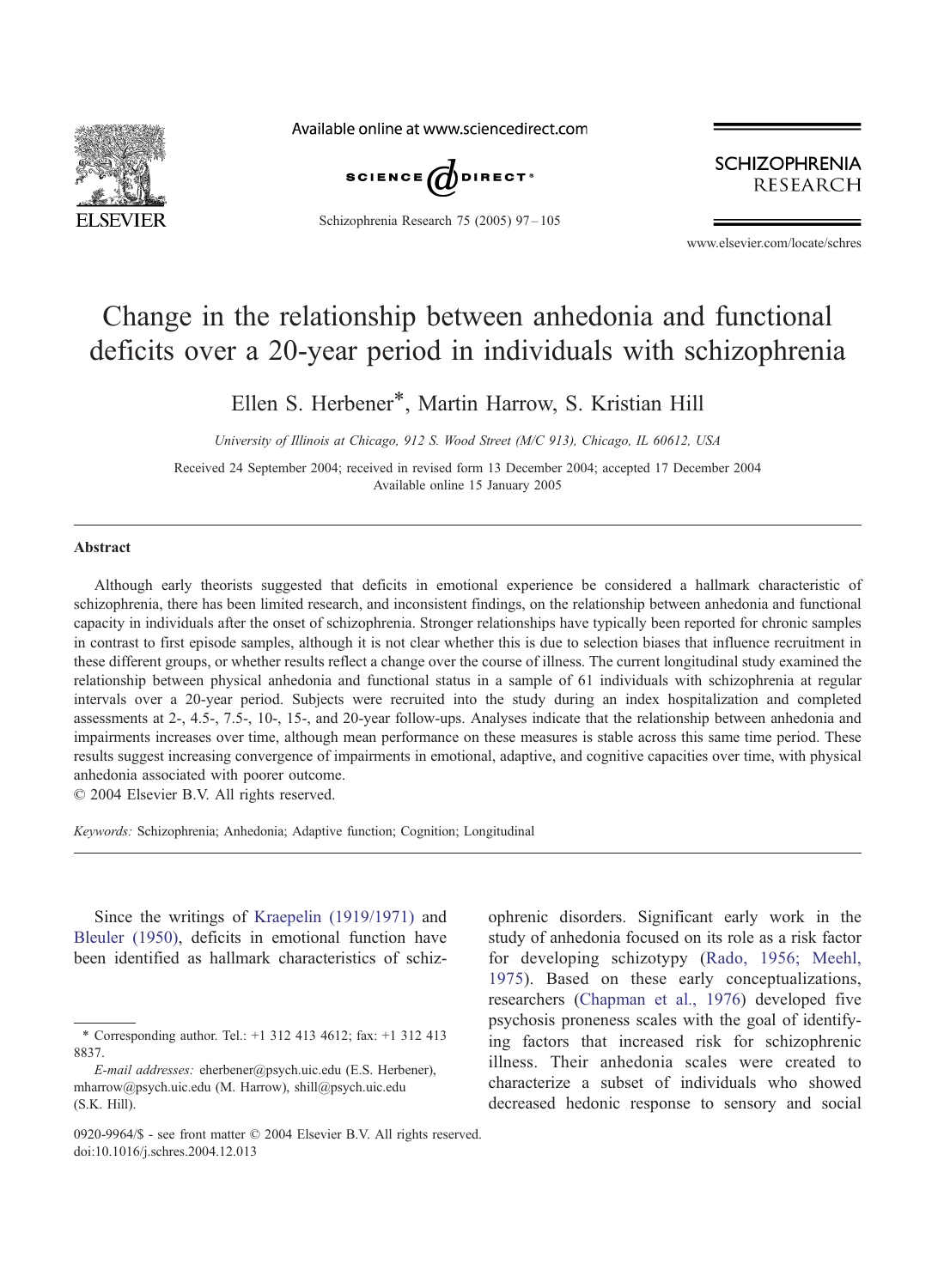stimuli, and who were generally felt to exhibit avoidant and isolative features more typical of what we now consider schizoid personality. The effectiveness of these scales in capturing important, and potentially genetically transmitted facets of schizophrenia is supported by numerous studies indicating that anhedonia as measured with these scales tends to be higher in relatives of individuals with schizophrenia than in the general population ([Clementz et al.,](#page--1-0) 1991; Franke et al., 1993; Katsanis et al., 1990; Schurhoff et al., 2003).

Notably, Kraepelin and Bleuler saw emotional deficits as core problems of illness; yet most research on anhedonia has focused on the role of anhedonia as a vulnerability factor for schizophrenia. Recent studies assessing the relationship between physical anhedonia and concurrent adjustment or functional level in schizophrenia have been inconsistent. [Katsa](#page--1-0)nis et al. (1992) found no relationship between physical anhedonia scores and occupational functioning in a sample of first episode psychosis patients either during a hospitalization, or at an 18-month follow-up. However, high levels of physical anhedonia were noted for individuals with schizophrenia who met criteria for the deficit syndrome ([Kirkpatrick et](#page--1-0) al., 2001; Kirkpatrick and Buchanan, 1990; Loas et al., 1996b) and for those who show poor social and functional outcomes ([Blanchard et al., 1998; Fenton](#page--1-0) and McGlashan, 1994; Kirkpatrick et al., 1996; Tek et al., 2001). Physical anhedonia scores were also associated with lower cognitive functioning, particularly on tests of executive function (Wisconsin Card Sort Test, Trail Making Test, Verbal Fluency Test) in chronic schizophrenia samples ([Laurent et al., 2000;](#page--1-0) Franke et al., 1993). Overall, it is generally believed that there are stronger relationships between anhedonia and functioning in chronic samples than in first episode samples, although it is not clear whether this is due to selection biases, or change over the course of illness.

The relationship between anhedonia and functional status has not previously been studied in a longitudinal, multi-follow-up study. In the current study data covering a 20-year period from the Chicago Followup Study were used to assess 1) changes in the severity of anhedonia over time; and 2) the relationship between anhedonia and functional and cognitive performance over time.

## 1. Method

### 1.1. Participants

The present research utilized data from the Chicago Follow-up Study, which recruited individuals with a variety of diagnoses (schizophrenia, major depression and other diagnoses) during the acute phase of hospitalization and followed them regularly over the next 20 years ([Harrow et al., 2000;](#page--1-0) Herbener and Harrow, 2001, 2002; Marengo et al., 2000; Racenstein et al., 2002). Diagnoses utilizing Research Diagnostic Criteria ([Spitzer et al., 1978\)](#page--1-0) were established based on a combination of structured diagnostic research interviews, admission interviews, and detailed inpatient observations for all patients at index hospitalization. The current analyses focused on a subsample from the Chicago Follow-up study of 61 adults (44 male, 17 female) with schizophrenia.

For the sample assessed in the current paper, average age of subjects at the time of the index hospitalization was 22.89  $(\pm 3.91)$  years, and 66% of the participants had one or fewer psychiatric hospitalizations at index. The mean education level at index hospitalization was  $12.31$  ( $\pm 1.79$ ) years. Follow-up assessments were completed 2, 4.5, 7.5, 10, 15, and 20 years after the index assessment. Over the course of the 20-year follow-up period, the median frequency of rehospitalization was 5 times. For the current sample, 63.0% were taking antipsychotic medications at the 2-year follow-up, 65.0% at the 4.5-year follow-up, 66.1% at the 7.5-year follow-up, 57.9% at the 10-year follow-up, 60.4% at the 15-year follow-up, and 51.4% at the 20-year follow-up. All subjects taking antipsychotic medication were on conventional antipsychotics during the first five assessments; at the 20-year assessment several subjects were taking atypical antipsychotic medications.

Sample sizes for completion of dependent measures varied over time. At each follow-up, participants complete a series of structured interviews, cognitive and neuropsychological tests, and self-report scales. Because of the length of the protocol, subjects were not always able to complete the entire protocol. The subjects included in the current sample completed the Physical Anhedonia (PA) scale during at least two of